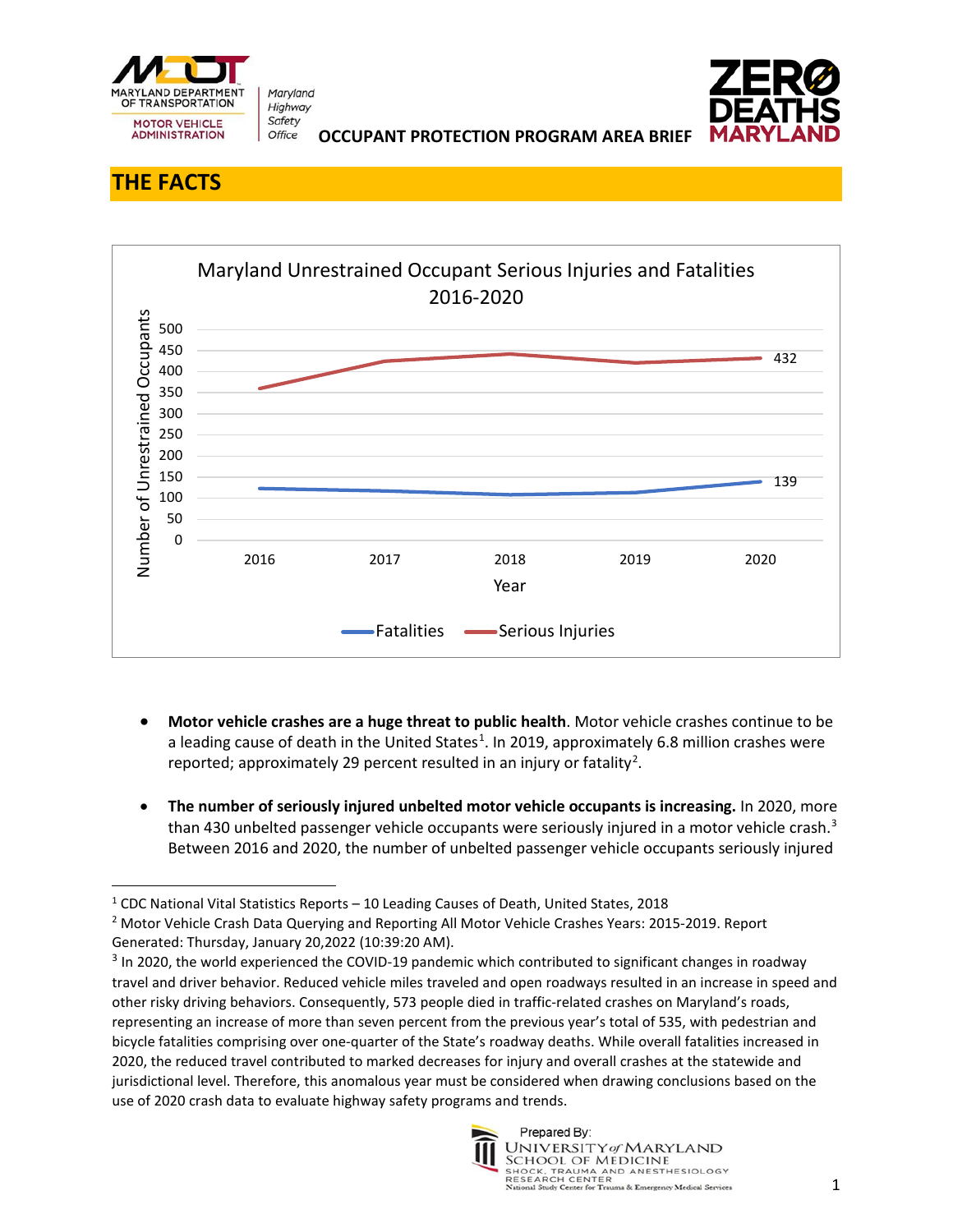

Maryland Highway Safety

## **OCCUPANT PROTECTION PROGRAM AREA BRIEF**

in crashes has increased by 20 percent, despite a 33 percent drop in the total number of unbelted passenger vehicle occupants

- **The number of fatally injured unbelted occupants has increased.** In 2020, there were 139 unrestrained occupants killed in crashes. These unbelted motor vehicle occupants represented one third of all vehicle occupants fatally injured in crashes statewide and 24 percent of all statewide traffic fatalities (including pedestrians).
- **Metropolitan areas have the highest concentration of crashes involving unbelted motor vehicle occupants<sup>[4](#page-1-0)</sup>.** From 2016 to 2020, seriously and fatally injured unbelted occupants were mostly concentrated in Baltimore and Prince George's Counties. More than three-fourths (78 percent) of all seriously and fatally injured unbelted occupants were involved in crashes in metropolitan areas.



## **STATEWIDE SEAT BELT USE**

- In 2021, the observed statewide seat belt use in Maryland was 91.4 percent, an increase of 1.5 percentage points from the observed rate of 89.9 percent in 2020.
- The historic change in the statewide seat belt use rate is depicted in the graph below:

<span id="page-1-0"></span><sup>4</sup> Baltimore Metropolitan area is comprised of Anne Arundel, Baltimore, Carroll, Harford, Howard and Queen Anne's Counties, and Baltimore City, as designated by the Baltimore Metropolitan Council. The Washington Metropolitan Area is defined as Charles, Frederick, Montgomery, and Prince George's Counties, as designated by the Metropolitan Washington Council of Governments.